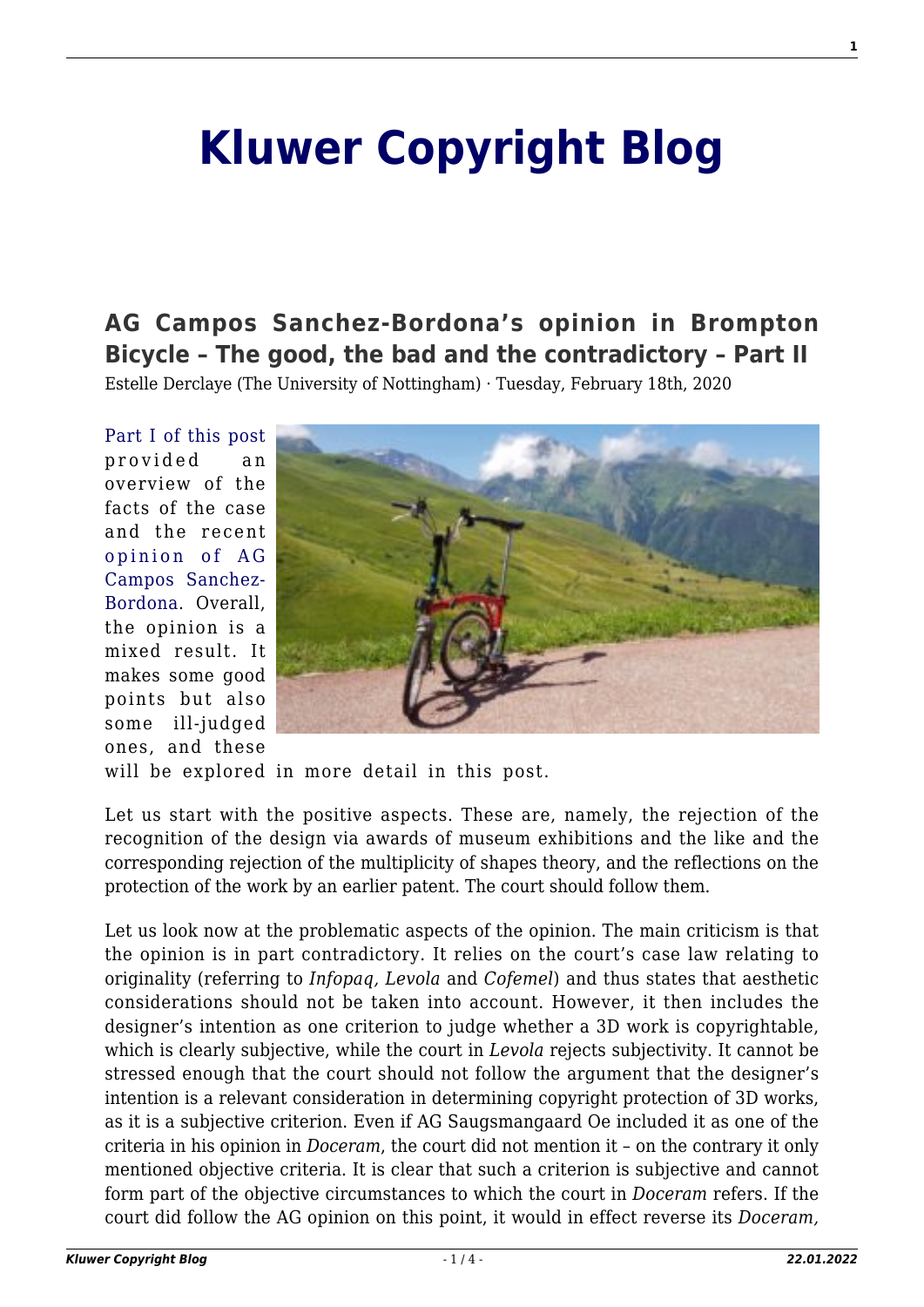## *Cofemel* and *Levola* decisions.<sup>[\[1\]](#page-2-0)</sup>

Another criticism of the opinion is that it only pays lip service to the very important precedents of *BSA, Football Dataco* and *Painer*. While relying on them, the AG does not develop their specificity compared to the trade mark and design case law on functionality. The court should rely on them more forcefully and especially clarify the obscure statement it made in paras. 97-98 of *Painer*. As the [ECS opinion](https://europeancopyrightsocietydotorg.files.wordpress.com/2019/12/ecs-opinion-brompton-final-12-12-2019-final-3.pdf) on *Brompton* states in its paras. 20-22, even if the questions asked by the referring court only refer to eligibility for protection and not scope, the former implies the latter: there is a direct link between the delineation of what is protectable and what is not, and the scope of the exclusive right conferred. In *Painer*, arguably the court did not rule out the possibility that differences in the degree of creative freedom due to the presence of constraints (here: technological) should also be taken into account in determining the scope of protection, besides eligibility. Accordingly, this goal may be easily reached by pointing out that features of the shape of a utilitarian article which are functional and directly conditioned by the technical result to be achieved will be given no weight or, depending on the circumstances, at least less weight for a finding of infringement than those which are the result of free choices of the creator and that reflect his personality. The *Brompton* case is an ideal opportunity for the court to state this clearly.

Another problematic aspect of the AG's opinion is the application by analogy of the trade mark exclusion (art.  $4(1)(e)(ii)$  of the trade mark directive). There are hidden

risks of relying on other intellectual property rights by analogy.<sup>[\[2\]](#page-2-1)</sup> The AG rightly says that if this is to be done, it needs to be done cautiously. However, in this specific case, a much more thorough analysis of the consequences of applying the criteria for the functionality exclusions of trade mark and design law should have been done. This is because the court quasi never reverses itself (the *Café Hag I* and *II* decisions are very

old examples of such reversals<sup>[\[3\]](#page-2-0)</sup>), so if it embarks on this, it will be stuck with it forever. If the court is minded to adopt the result of the AG's argumentation on the first question, it should be very wary of doing so by referring to a so-called negative convergence between copyright, trade mark and designs of functional shapes. Preferably, as it did in *Levola*, it should apply the solution but not refer to the AG's reliance on trade mark law.

The last point of the opinion (para. 100) creates further confusion because, arguably, if the shape cannot be protected by copyright, trade mark or patent, it should not be protectable at all by parasitic or slavish imitation, as this would defeat the exclusion carved in the intellectual property laws and allow an indefinite protection of the shape. Only if an act distinct from such slavish copying (such as risk of confusion or denigration) exists, should it be possible to use unfair competition law. Many Member States do not have (e.g. Germany) or no longer have (e.g. France) slavish or parasitic imitation in their unfair competition laws for that very reason. Again, the AG contradicts his preliminary remarks on the differing goals of the patent, copyright and design laws as the rationale is the same: allowing claimants to win on slavish or parasitic competition cuts across those goals and makes the intellectual property rights 'devoid of substance', to borrow his own words (para. 45). In sum, the court should follow the correct aspects of AG Campos's opinion and disregard the other, ill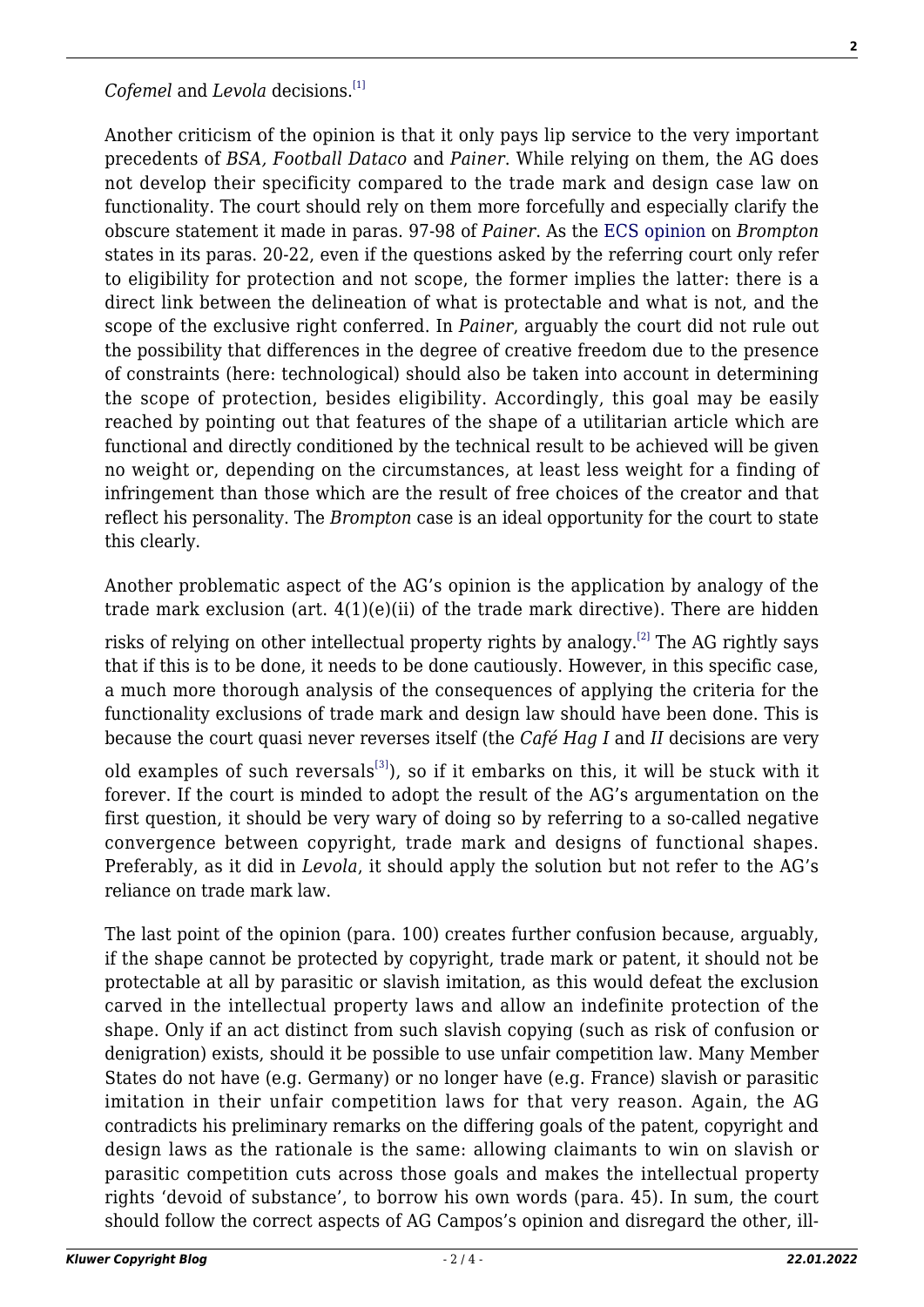judged, ones.

*[Correction: An earlier version of this post incorrectly identified as a positive aspect of the Opinion the application of the causality approach.]*

*[1] Doceram, paras 37-38; Case C-683/17, Cofemel, paras 32-34 and 53; Case C-310/17, Levola, paras 41-42 and, as the ECS opinion suggested: "the subjective intention of the designer is not a workable criterion as it is extremely hard to detect and decipher ex post. This is even more so if we consider that reference to a subjective criterion such as the intent of a designer does not possess the certainty and objectivity required for the purpose of establishing the existence of a "work", which the court has specifically imposed in his recent copyright case law."*

*[2] E. Derclaye, "Right and wrong analogies. The CJEU's use of trade mark concepts in copyright and design law" (2020) European Intellectual Property Review 78-83.*

<span id="page-2-1"></span><span id="page-2-0"></span>*[3] Judgment of the Court of 3 July 1974, Case 192-73, Van Zuylen frères v Hag AG, ECLI:EU:C:1974:72 and judgment of the court, case C-10/89, SA CNL Sucal v. Hag GF AG, 17 October 1990, ECLI:EU:C:1990:359.*

*To make sure you do not miss out on regular updates from the Kluwer Copyright Blog, please subscribe [here.](http://copyrightblog.kluweriplaw.com/newsletter)*

## **Kluwer IP Law**

The **2021 Future Ready Lawyer survey** showed that 81% of the law firms expect to view technology as an important investment in their future ability to thrive. With Kluwer IP Law you can navigate the increasingly global practice of IP law with specialized, local and cross-border information and tools from every preferred location. Are you, as an IP professional, ready for the future?

[Learn how](https://www.wolterskluwer.com/en/solutions/kluweriplaw?utm_source=copyrightnblog&utm_medium=articleCTA&utm_campaign=article-banner) **[Kluwer IP Law](https://www.wolterskluwer.com/en/solutions/kluweriplaw?utm_source=copyrightnblog&utm_medium=articleCTA&utm_campaign=article-banner)** [can support you.](https://www.wolterskluwer.com/en/solutions/kluweriplaw?utm_source=copyrightnblog&utm_medium=articleCTA&utm_campaign=article-banner)